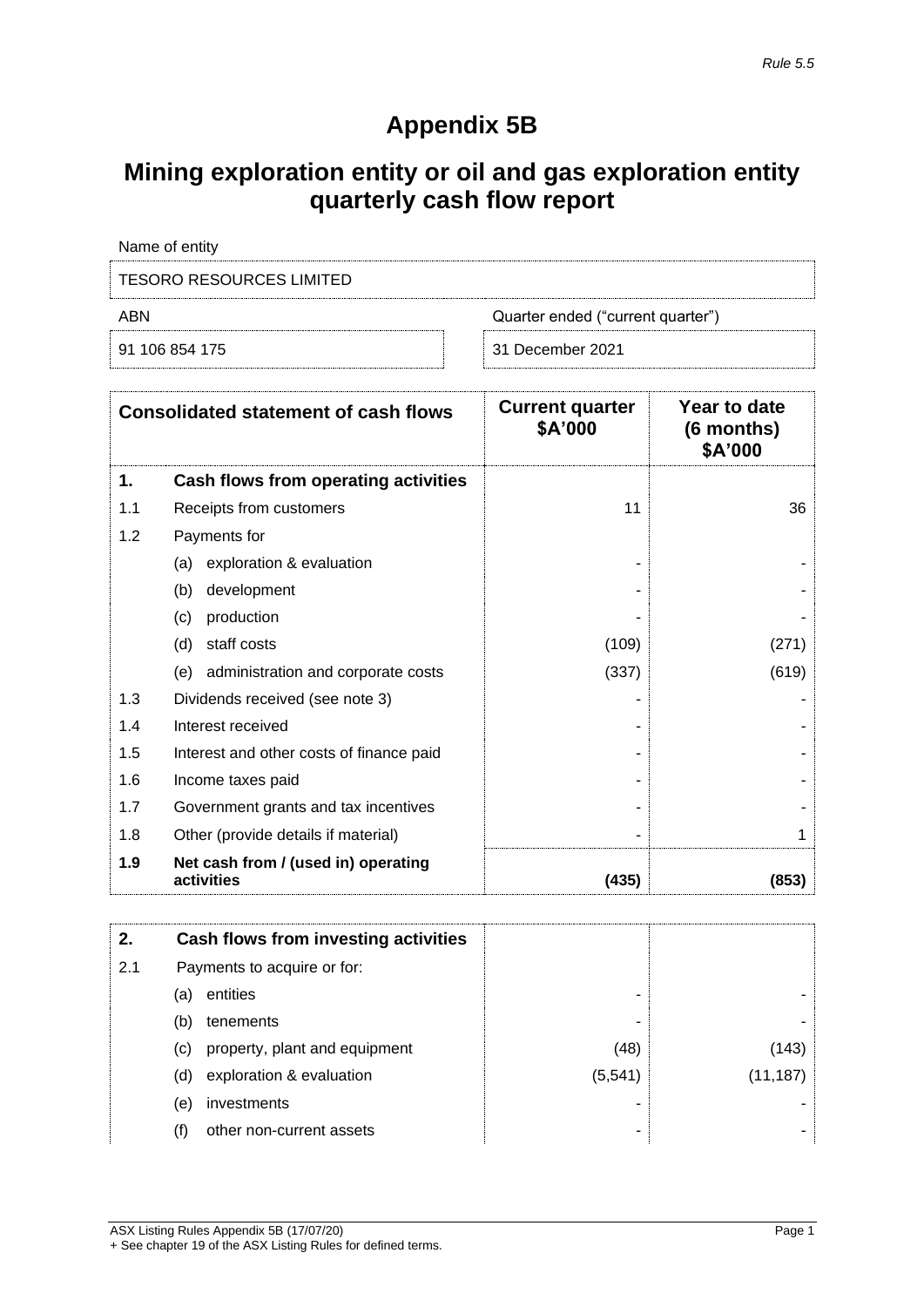|     | <b>Consolidated statement of cash flows</b>       | <b>Current quarter</b><br>\$A'000 | Year to date<br>(6 months)<br>\$A'000 |
|-----|---------------------------------------------------|-----------------------------------|---------------------------------------|
| 2.2 | Proceeds from the disposal of:                    |                                   |                                       |
|     | entities<br>(a)                                   |                                   |                                       |
|     | (b)<br>tenements                                  |                                   |                                       |
|     | property, plant and equipment<br>(c)              |                                   |                                       |
|     | (d)<br>investments                                |                                   |                                       |
|     | other non-current assets<br>(e)                   |                                   |                                       |
| 2.3 | Cash flows from loans to other entities           |                                   |                                       |
| 2.4 | Dividends received (see note 3)                   |                                   |                                       |
| 2.5 | Other (provide details if material)               |                                   |                                       |
| 2.6 | Net cash from / (used in) investing<br>activities | (5,589)                           | (11, 330)                             |

| 3.   | Cash flows from financing activities                                                       |       |       |
|------|--------------------------------------------------------------------------------------------|-------|-------|
| 3.1  | Proceeds from issues of equity securities<br>(excluding convertible debt securities)       | 4,545 | 4,545 |
| 3.2  | Proceeds from issue of convertible debt<br>securities                                      |       |       |
| 3.3  | Proceeds from exercise of options                                                          |       |       |
| 3.4  | Transaction costs related to issues of equity<br>securities or convertible debt securities | (313) | (313) |
| 3.5  | Proceeds from borrowings                                                                   |       |       |
| 3.6  | Repayment of borrowings                                                                    |       |       |
| 3.7  | Transaction costs related to loans and<br>borrowings                                       |       |       |
| 3.8  | Dividends paid                                                                             |       |       |
| 3.9  | Other (provide details if material)                                                        |       |       |
| 3.10 | Net cash from / (used in) financing<br>activities                                          | 4,232 | 4,232 |

| 4.  | Net increase / (decrease) in cash and<br>cash equivalents for the period |         |          |
|-----|--------------------------------------------------------------------------|---------|----------|
| 4.1 | Cash and cash equivalents at beginning of<br>period                      | 7,468   | 13.728   |
| 4.2 | Net cash from / (used in) operating<br>activities (item 1.9 above)       | (435)   | (853)    |
| 4.3 | Net cash from / (used in) investing activities<br>(item 2.6 above)       | (5,589) | (11,330) |
| 4.4 | Net cash from / (used in) financing activities<br>item 3.10 above)       | 4,232   | 4,232    |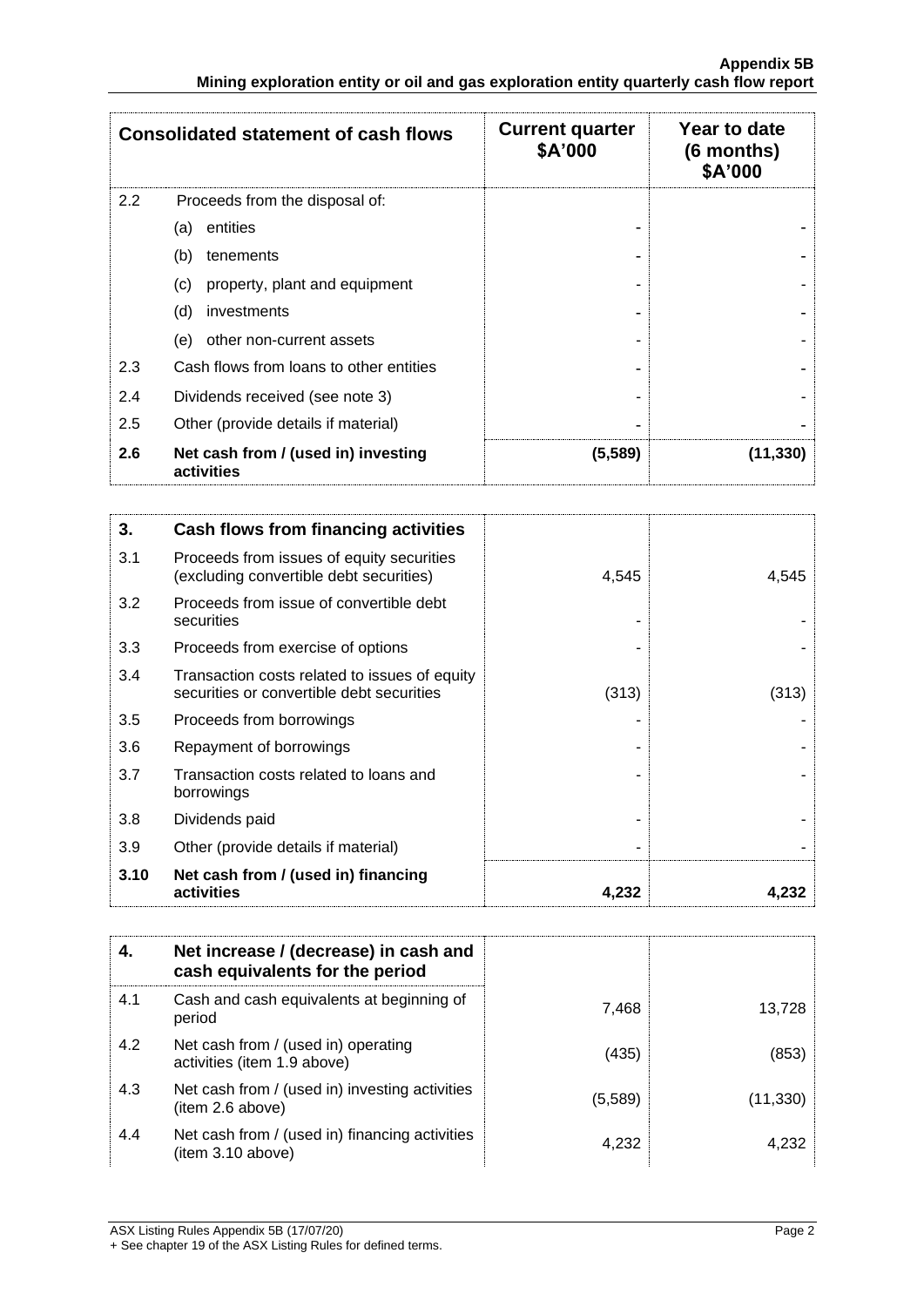|     | <b>Consolidated statement of cash flows</b>          | <b>Current quarter</b><br>\$A'000 | Year to date<br>(6 months)<br>\$A'000 |
|-----|------------------------------------------------------|-----------------------------------|---------------------------------------|
| 4.5 | Effect of movement in exchange rates on<br>cash held | (114)                             | (215)                                 |
| 4.6 | Cash and cash equivalents at end of<br>period        | 5,562                             | 5.562                                 |

| 5.  | Reconciliation of cash and cash<br>equivalents<br>at the end of the quarter (as shown in the<br>consolidated statement of cash flows) to the<br>related items in the accounts | <b>Current quarter</b><br>\$A'000 | <b>Previous quarter</b><br>\$A'000 |
|-----|-------------------------------------------------------------------------------------------------------------------------------------------------------------------------------|-----------------------------------|------------------------------------|
| 5.1 | <b>Bank balances</b>                                                                                                                                                          | 5,562                             | 7.468                              |
| 5.2 | Call deposits                                                                                                                                                                 |                                   |                                    |
| 5.3 | Bank overdrafts                                                                                                                                                               |                                   |                                    |
| 5.4 | Other (provide details)                                                                                                                                                       |                                   |                                    |
| 5.5 | Cash and cash equivalents at end of<br>quarter (should equal item 4.6 above)                                                                                                  | 5,562                             | 7.468                              |

| 6.  | Payments to related parties of the entity and their<br>associates                                                                          | <b>Current quarter</b><br><b>\$A'000</b> |
|-----|--------------------------------------------------------------------------------------------------------------------------------------------|------------------------------------------|
| 6.1 | Aggregate amount of payments to related parties and their<br>associates included in item 1                                                 |                                          |
| 6.2 | Aggregate amount of payments to related parties and their<br>associates included in item 2                                                 |                                          |
|     | The payments to directors or their associates in 6.1 and 6.2 include gross salaries, superannuation, director<br>fees and consulting fees. |                                          |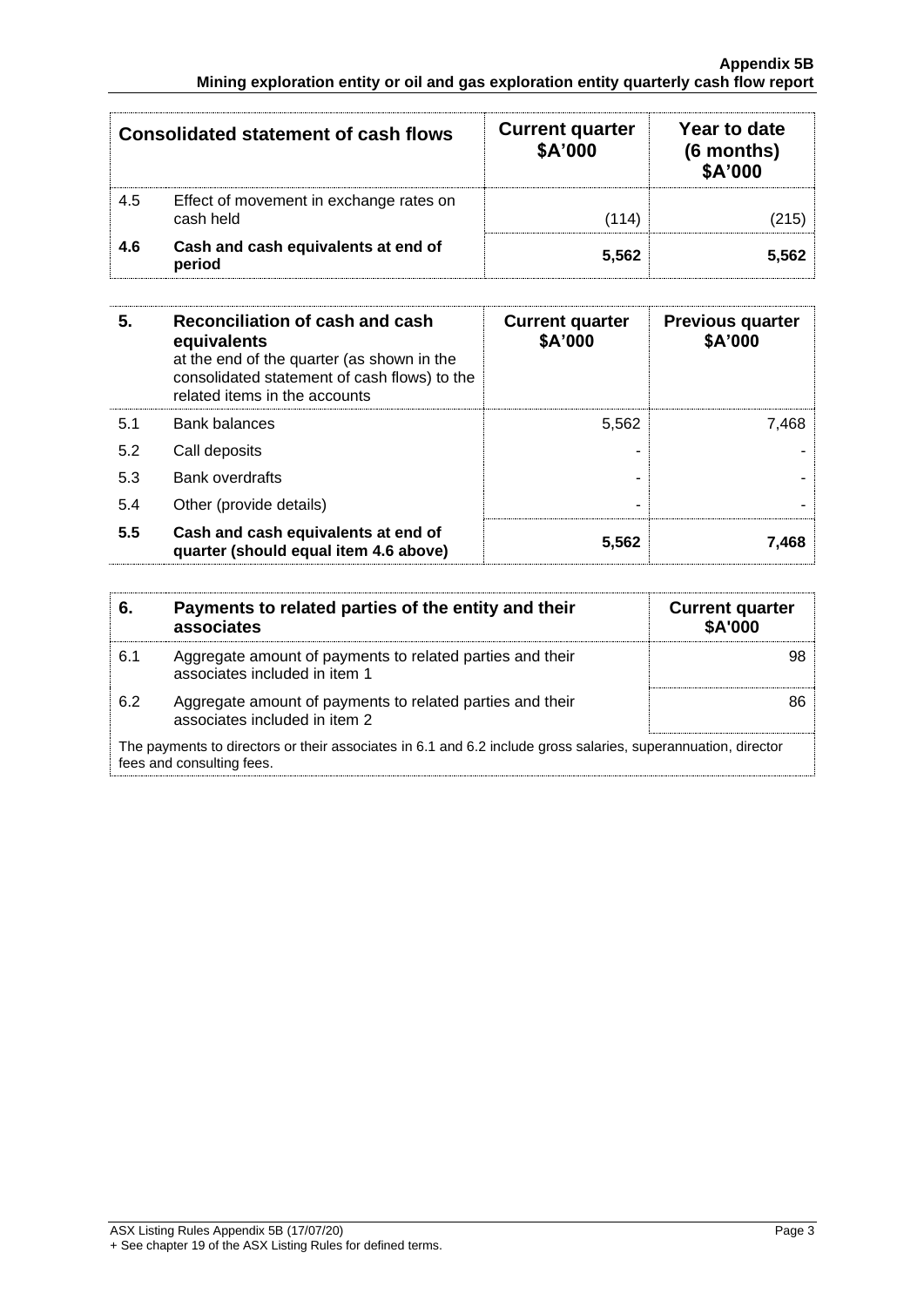| 7.  | <b>Financing facilities</b><br>Note: the term "facility' includes all forms of financing<br>arrangements available to the entity.<br>Add notes as necessary for an understanding of the<br>sources of finance available to the entity.                                                                                                               | <b>Total facility</b><br>amount at quarter<br>end<br>\$A'000 | Amount drawn at<br>quarter end<br>\$A'000 |
|-----|------------------------------------------------------------------------------------------------------------------------------------------------------------------------------------------------------------------------------------------------------------------------------------------------------------------------------------------------------|--------------------------------------------------------------|-------------------------------------------|
| 7.1 | Loan facilities                                                                                                                                                                                                                                                                                                                                      |                                                              |                                           |
| 7.2 | Credit standby arrangements                                                                                                                                                                                                                                                                                                                          |                                                              |                                           |
| 7.3 | Other (please specify)                                                                                                                                                                                                                                                                                                                               |                                                              |                                           |
| 7.4 | <b>Total financing facilities</b>                                                                                                                                                                                                                                                                                                                    |                                                              |                                           |
| 7.5 | Unused financing facilities available at quarter end                                                                                                                                                                                                                                                                                                 |                                                              |                                           |
| 7.6 | Include in the box below a description of each facility above, including the lender, interest<br>rate, maturity date and whether it is secured or unsecured. If any additional financing<br>facilities have been entered into or are proposed to be entered into after quarter end,<br>include a note providing details of those facilities as well. |                                                              |                                           |
|     |                                                                                                                                                                                                                                                                                                                                                      |                                                              |                                           |

| 8.  | Estimated cash available for future operating activities                                                                                                                                                                                                                                                                                                                                                             | \$A'000  |
|-----|----------------------------------------------------------------------------------------------------------------------------------------------------------------------------------------------------------------------------------------------------------------------------------------------------------------------------------------------------------------------------------------------------------------------|----------|
| 8.1 | Net cash from / (used in) operating activities (item 1.9)                                                                                                                                                                                                                                                                                                                                                            | (435)    |
| 8.2 | (Payments for exploration & evaluation classified as investing<br>activities) (item 2.1(d))                                                                                                                                                                                                                                                                                                                          | (5, 541) |
| 8.3 | Total relevant outgoings (item $8.1 +$ item $8.2$ )                                                                                                                                                                                                                                                                                                                                                                  | (5,976)  |
| 8.4 | Cash and cash equivalents at quarter end (item 4.6)                                                                                                                                                                                                                                                                                                                                                                  | 5,562    |
| 8.5 | Unused finance facilities available at quarter end (item 7.5)                                                                                                                                                                                                                                                                                                                                                        |          |
| 8.6 | Total available funding (item $8.4 +$ item $8.5$ )                                                                                                                                                                                                                                                                                                                                                                   | 5,562    |
| 8.7 | Estimated quarters of funding available (item 8.6 divided by<br>item $8.3$ )                                                                                                                                                                                                                                                                                                                                         | (.93)    |
|     | Note: if the entity has reported positive relevant outgoings (ie a net cash inflow) in item 8.3, answer item 8.7 as "N/A".<br>Otherwise, a figure for the estimated quarters of funding available must be included in item 8.7.                                                                                                                                                                                      |          |
| 8.8 | If item 8.7 is less than 2 quarters, please provide answers to the following questions:                                                                                                                                                                                                                                                                                                                              |          |
|     | 8.8.1<br>Does the entity expect that it will continue to have the current level of net operating<br>cash flows for the time being and, if not, why not?                                                                                                                                                                                                                                                              |          |
|     | Answer: No. Exploration expenditure will reduce in coming quarters. During H1 2022 the<br>Company will focus on finalising an updated mineral resource estimate and seek to<br>incorporate all remaining drill holes into the updated resource. H1 2022 work will<br>also focus on sampling and mapping at new targets to identify future drill targets<br>resulting in reduced drilling activities and expenditure. |          |
|     | 8.8.2<br>Has the entity taken any steps, or does it propose to take any steps, to raise further<br>cash to fund its operations and, if so, what are those steps and how likely does it<br>believe that they will be successful?                                                                                                                                                                                      |          |
|     | Answer: Yes, the Company is placing its Share Purchase Plan Shortfall of approx. \$2.8mil                                                                                                                                                                                                                                                                                                                            |          |
|     |                                                                                                                                                                                                                                                                                                                                                                                                                      |          |